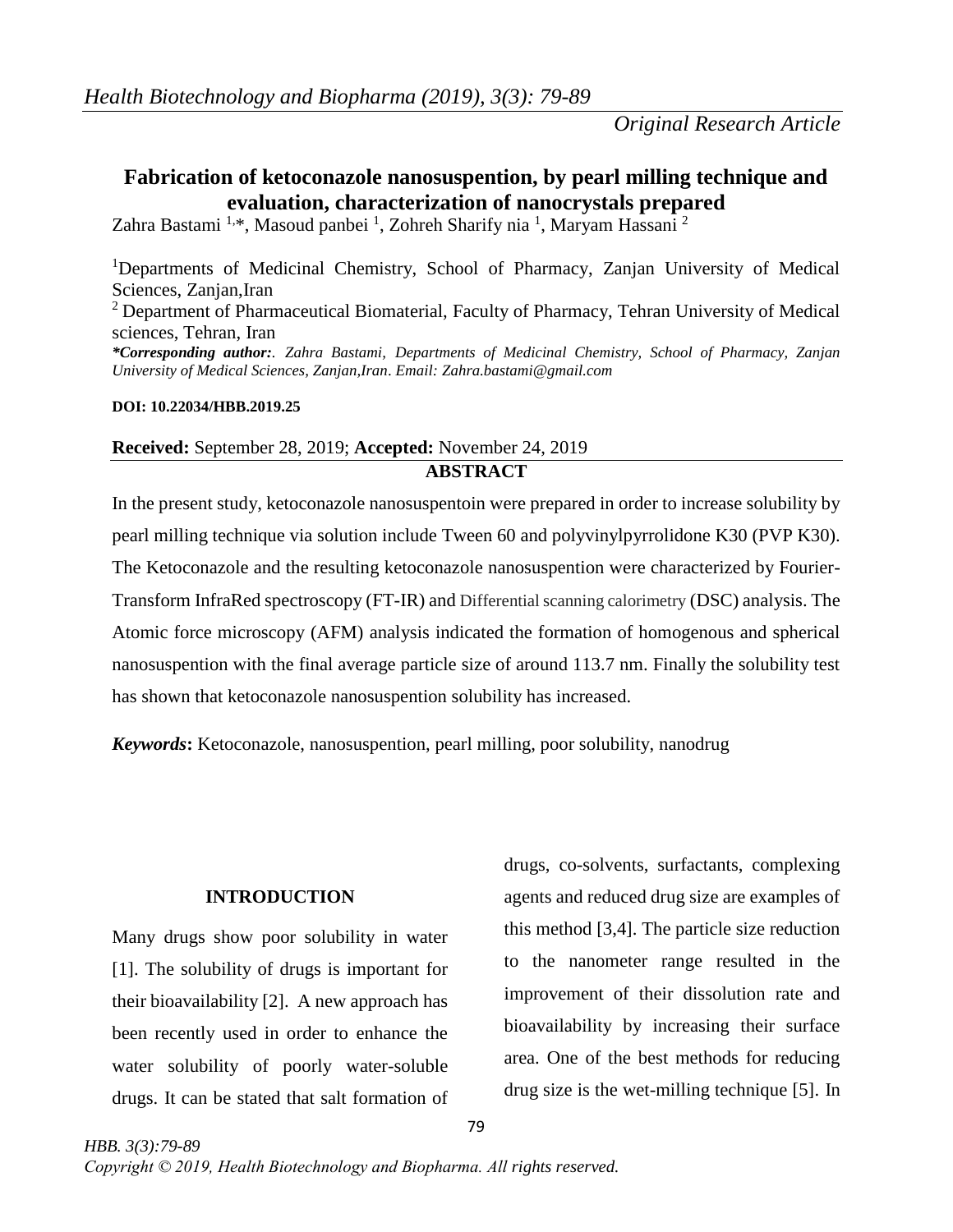this technique, ketoconazole nanocrystals can be prepared by using small and hard beads. The stabilizer is used to prevent aggregation of particles. Therefore, using the polymer and surfactants as a stabilizer is necessary [6]. The stabilizer is able to be adsorbed on the surface of drug particles and prevent ionic interactions [7]. The first oral antifungal drug, ketoconazole is a synthetic antifungal drug to treat fungal infections. However, according to the Biopharmaceutical Classification System, ketoconazole is classified under class-II drugs [8-10]. In this research, we prepared ketoconazole nanosuspensions using a wet-milling method and studied the features of ketoconazole nanosuspensions using atomic force microscopy (AFM), differential scanning calorimetry (DSC), Fourier-transform infrared (FTIR) spectroscopy and dynamic light scattering (DLS).

# **MATERIALS AND METHODS** *Materials*

Polyvinylpyrrolidone K30 (PVP K30) was purchased from Fluka (Germany). Tween 60 and Ketoconazole were obtained from Sigma-Aldrich (located in St. Louis, MO, USA). All other materials used in this study were of analytical grade.

*Preparation of ketoconazole nanosuspensions*

### *Bastami et al. ketoconazole nanosuspention*

The stabilizer solution was first prepared by Tween 60 in purified water. Following that, the PVP K30 was added under mechanical agitation. Pure ketoconazole was dispersed inside the stabilizer solution and was maintained under mechanical agitation. As soon as a uniform suspension was prepared, it was placed inside a glass tube. Glass beads were used for preparation (2 mm in diameter) or all of them were placed in a glass tube. In order to prepare NS, the suspension was milled by using glass beads. The quantitative relation between the grinding media and the suspension was  $(1:1, v/v)$ . An IKA® orbital shaker (situated in Vibrax VXR Basic, Germany) was used to agitate the tubes with 1500 rpm at room temperature for one hour and 15 minutes. Afterward, an ultrasonic bath (Eurosonic 4D, Italy) was applied in order to sonicate the milled suspension at 37°C for 30 min. The stabilizers were used in various concentrations to prepare the finest ketoconazole nanosuspensions. Table 1 illustrates the details of the formulation design.

# *Differential Scanning Calorimetry*

The ketoconazole nanosuspensions were characterized by Differential scanning calorimetry (DSC )(Mettler Toleido, Switzerland). Approximately, 3 mg of dried ketoconazole nanosuspensions were placed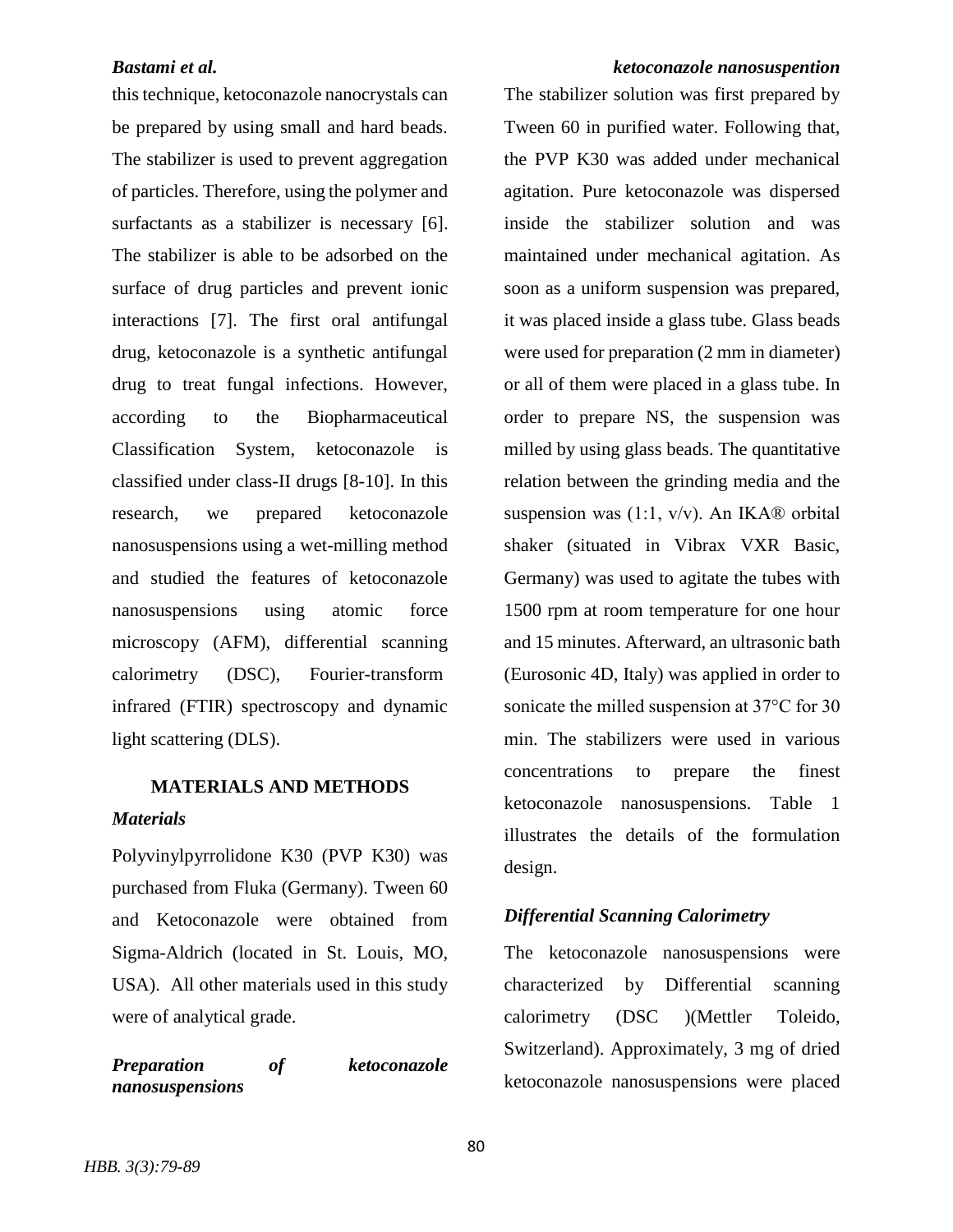in aluminum pans for further analysis. The measurements were carried out at temperatures from 20°C to 250°C at a scan rate of 20°C/min.

### *Atomic Force Microscopy*

The AFM analysis by NanoWizard system (JPK Instruments AG, Berlin, Germany) was used to characterize the morphology. A drop of adulterated NS was positioned on a mica surface and was dried at room temperature. A silicon nitride cantilever with a spring constant of 40 nm  $^{-1}$  was used to perform AFM imaging in tapping mode in the air at room temperature.

# *Fourier-transform Infrared*

The spectrum of FTIR was used to characterize dried ketoconazole nanosuspensions, ketoconazole, and PVPK30. This sample was diluted with potassium bromide and made into pellets using a FTIR spectrometer (Bruker, Tensor 27, Ettlingen, Germany).

# *Determination of solubility for ketoconazole and ketoconazole nanosuspension*

The aqueous solubility of ketoconazole and ketoconazole nanosuspensions were determined by the shake-flask method. Briefly, both samples were suspended in 7 ml

of phosphate buffer pH 7.5, and the suspensions were incubated at 37°C. The solutions were withdrawn and filtered through a (0.22) μm Whatman filter. The concentration of ketoconazole nanosuspensions was determined by UV/Visible Spectrophotometer (Genesys, USA) at (240) nm.

### **RESULTS**

Several formulations of ketoconazole nanosuspensions were prepared with the different concentrations of PVP and Tween as stabilizers, which are presented in Table 1. As can be seen, the concentration of drug was fixed (0.5%) and the concentration of stabilizers was different. The best concentration was F1, obtained by  $0.5\%$  w/v ketoconazole, 0.5 % w/v PVP K30, 2 % w/v and Tween 60, particle size and polydispersity index (PDI) of F1 were  $114.1\pm3.2$  (nm) and  $0.372\pm0.04$ , respectively.

As shown in Figure 1, AFM image of the best ketoconazole nanosuspensions was nearly homogenous and spherical in shape and their dimension was  $113.7 \pm 40$  nm in length.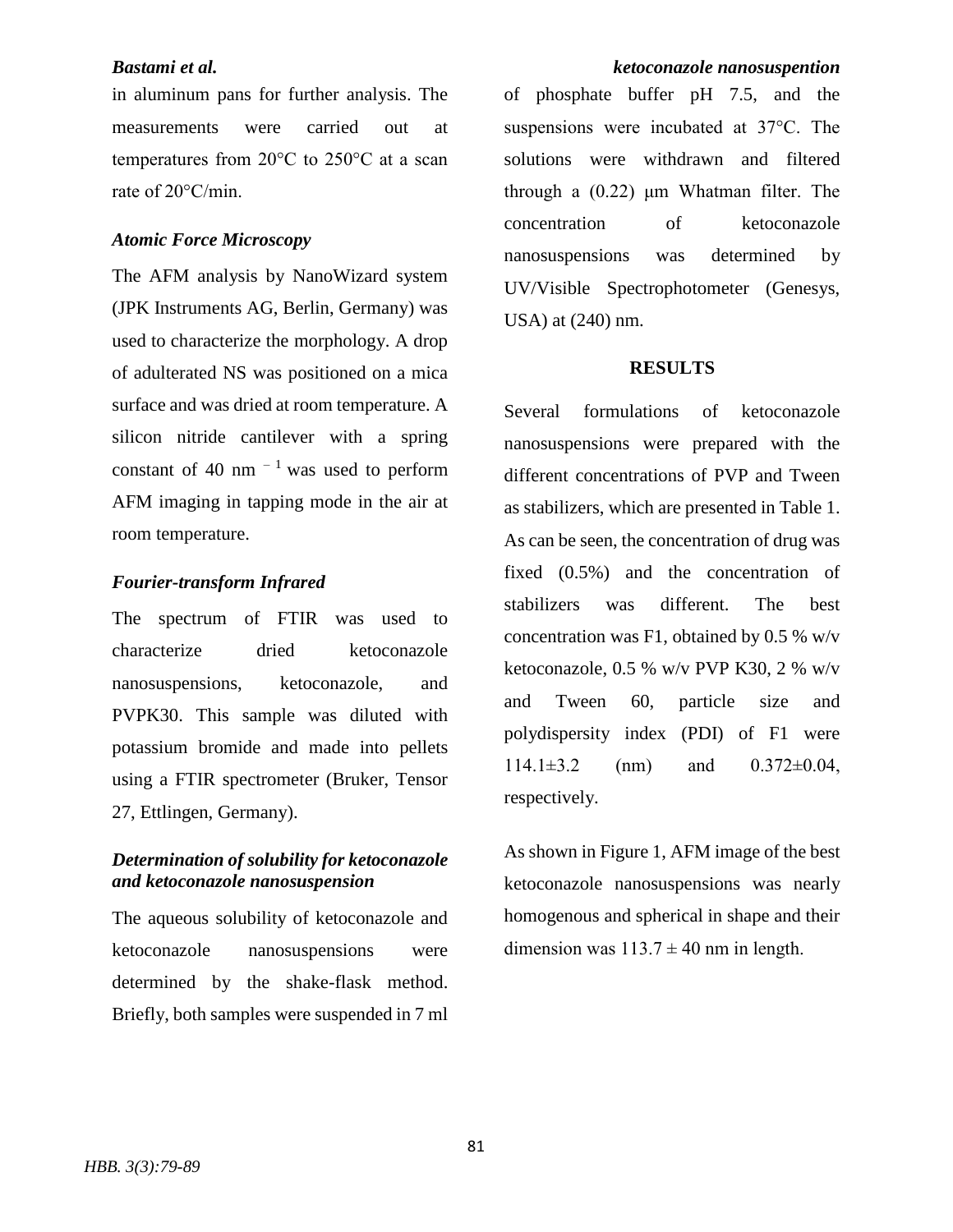### *Bastami et al. ketoconazole nanosuspention*

**Table 1.** Formulation design of ketoconazole nanosuspensions using a different concentration of stabilizers

| <b>Formulation</b> | <b>KET</b> | <b>PVP</b> | Tween 60 | <b>Mean</b>     | <b>PDI</b>       |
|--------------------|------------|------------|----------|-----------------|------------------|
|                    |            |            |          | particle size   |                  |
| F1                 | 0.5        | 0.5        | 2        | $114.1 \pm 3.2$ | $0.372 \pm 0.04$ |
| F <sub>2</sub>     | 0.5        | 0.5        | 5        | $428.4 \pm 4.3$ | $0.47 \pm 0.06$  |
| F3                 | 0.5        | 0.5        | 10       | $469 \pm 7.2$   | $0.72 \pm 0.03$  |



**Figure 1.** Atomic force mocroscopy image of the finest ketoconazol. The cincenteration of KET,PVP,Tween 60,were 0.5%, 0.5 % and 2 respectivly.

# *Differential Scanning Calorimetry*

The DSC thermograph of pure ketoconazole and the finest ketoconazole nanosuspensions (F2) respectively are shown in figures 2 and 3. Figure 2 displays a typical endothermic peak at 53 °C and 152 °C which corresponds to its melting point and the best ketoconazole

nanosuspensions (F2) indicated an endothermic peak at 164.14°C.

# *Fourier-Transform Infrared*

The spectra of pure ketoconazole and the best ketoconazole nanosuspensions were investigated in the range of 400-4000 cm $^{-1}$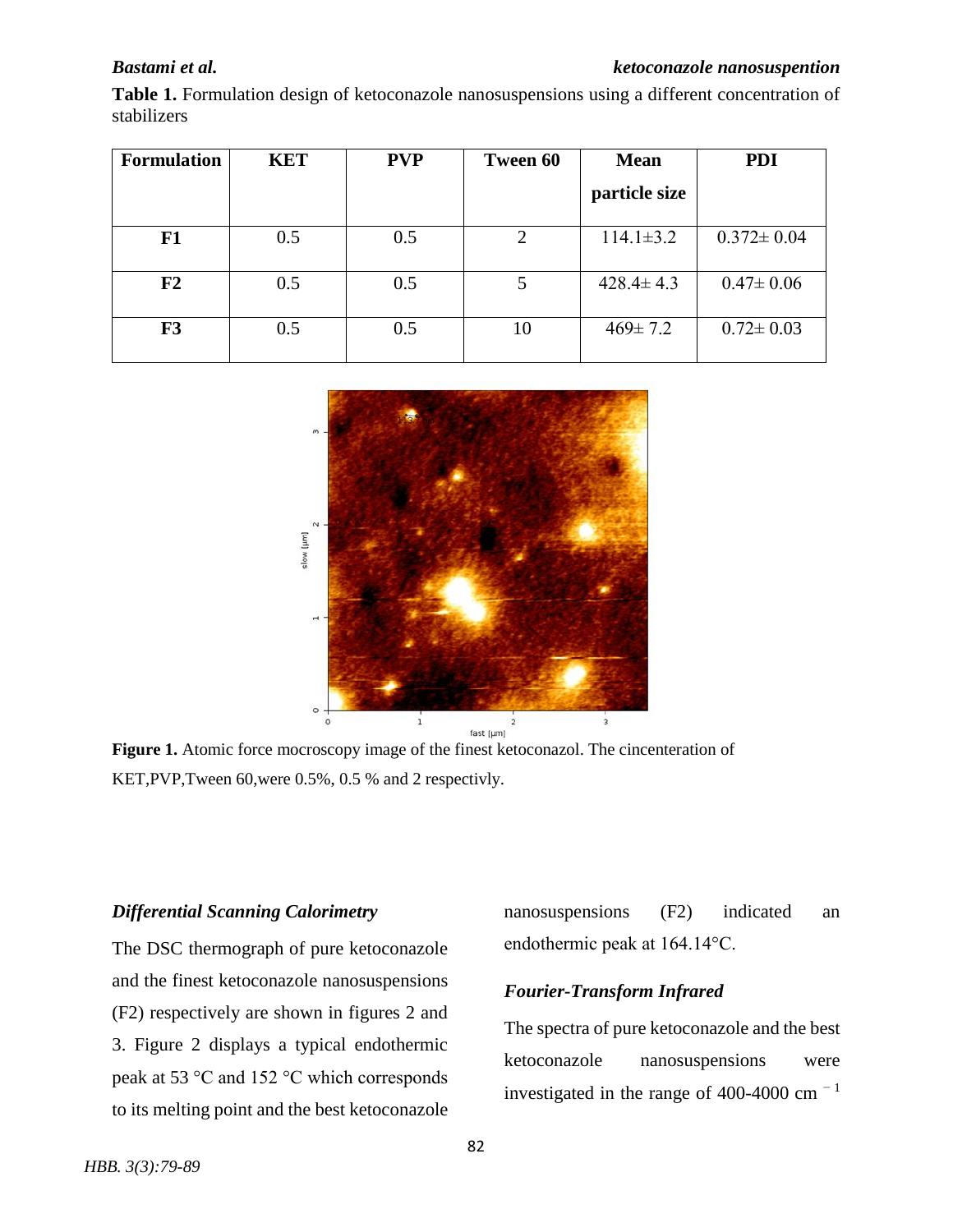using FTIR shown in Figure 4,5,6 and 7. The spectrum of the dried finest ketoconazole nanosuspensions (F1) showed no significant difference with the ketoconazole spectra in the whole area of ketoconazole absorption bands.

## *Solubility for ketoconazole and ketoconazole nanosuspensions*

The solubility of the pure drug in buffer was  $1.0 \pm 0.01$  μg/ml while the solubility of pure

# *Bastami et al. ketoconazole nanosuspention*

ketoconazole from the dried best ketoconazole nanosuspensions (F2) was 6.4  $\pm$  0.04 μg/ml. Hence, the solubility of ketoconazole from the dried finest ketoconazole nanosuspensions (F2) was almost eight times higher than the ketoconazole.



**Figure 2.** DSC of pvp k30 and Ketokonazol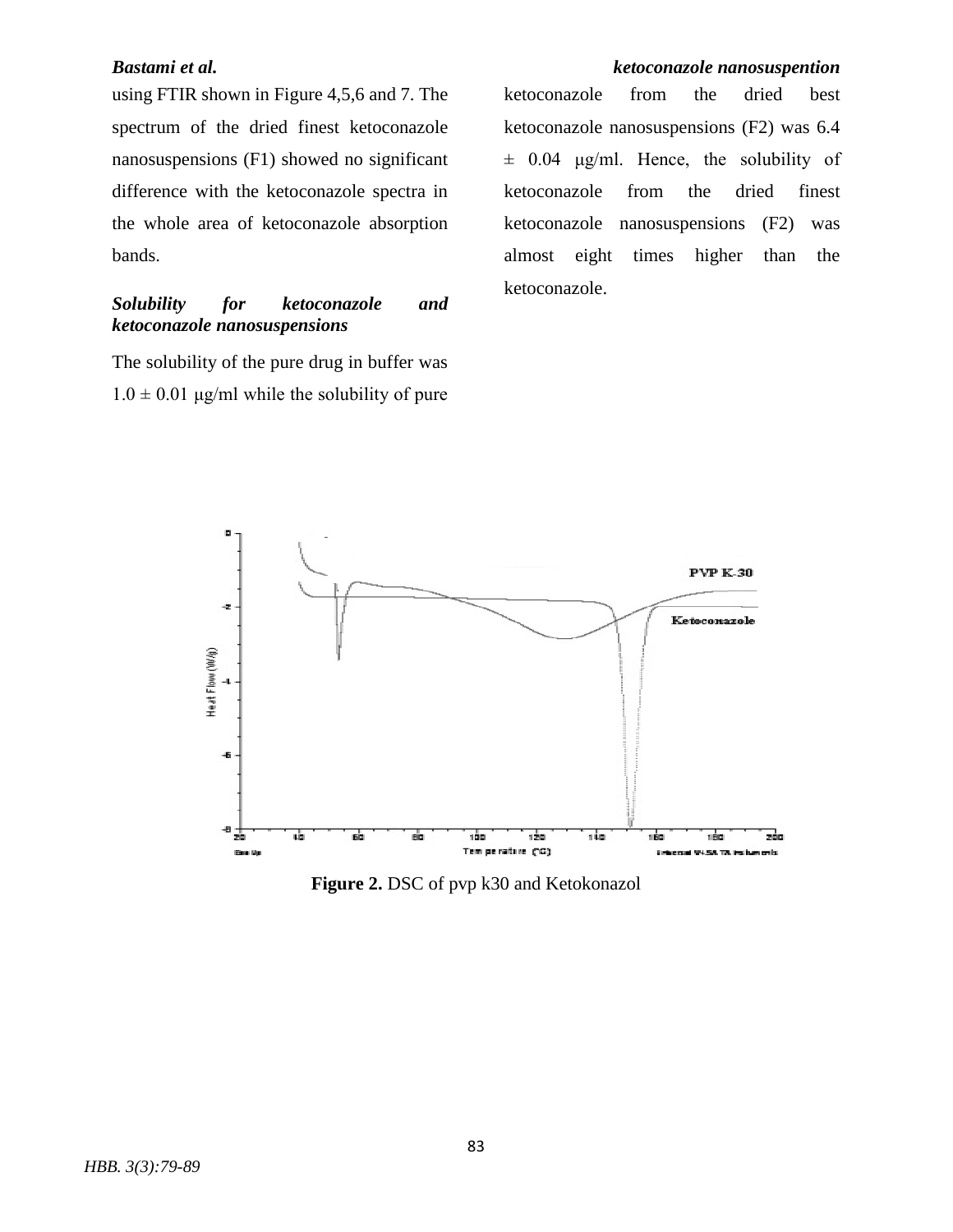

**Figure 3**. DSC of Ketoconazolenanosuspentoin



**Figure 4**. Fourier transform infrared spectra of pvp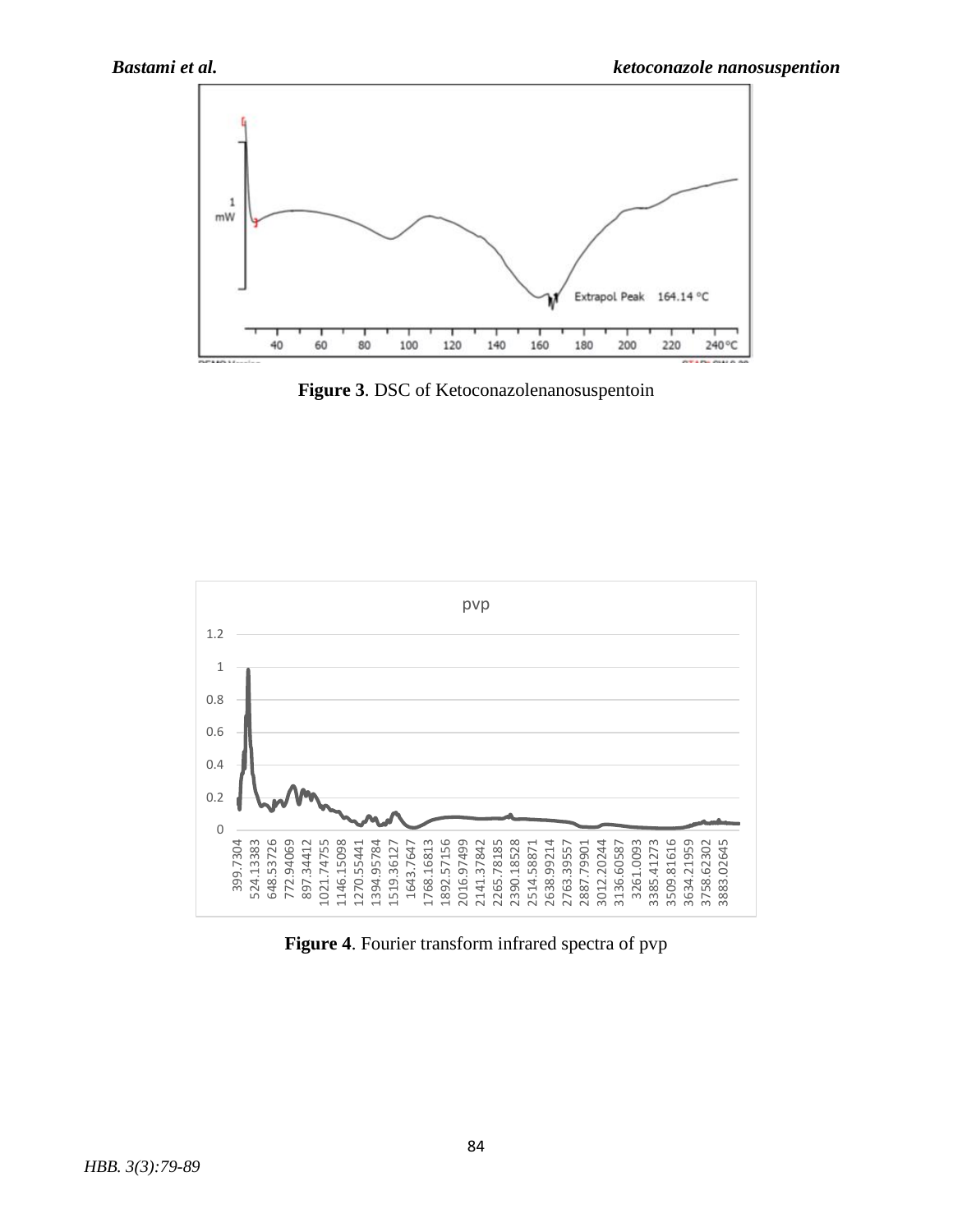

**Figure 5**. Fourier transform infrared spectra of Ketocenazol



**Figure 6.** Fourier transform infrared spectra of Tween 60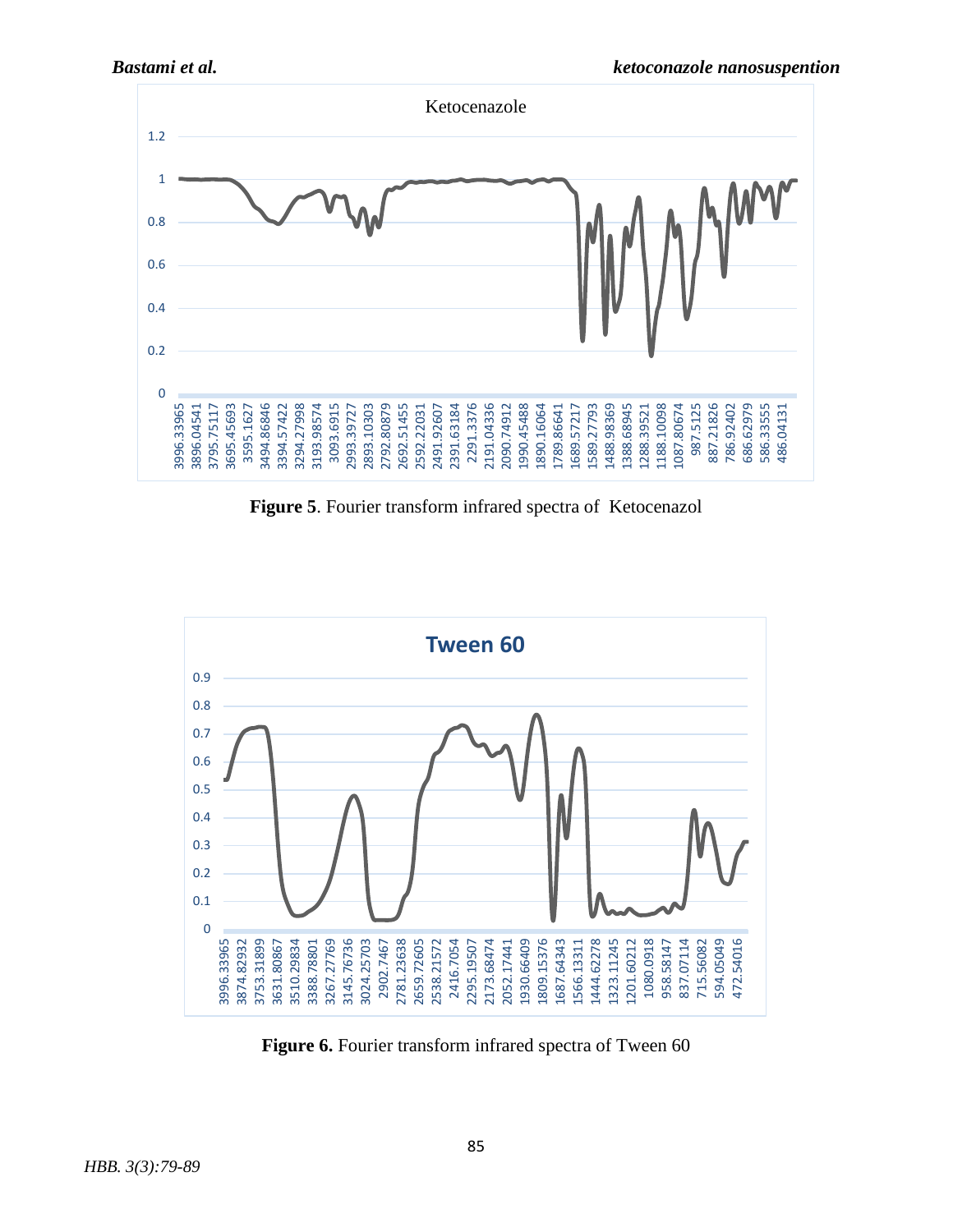

**Figure 7.** Fourier transform infrared spectra of A=Ketoconazol nanosuspension)- Tween 60- PVP (KPT)- B=PVP C=Tween D= Ketoconazol

### **DISCUSSION**

During the last decade, several techniques have been presented for formulating poorly water-soluble drugs. The advantage of this method is improving the solubility and bioavailability of these drugs [11-13] and the disadvantage of this method is that it is time-consuming [14-15].

Several articles have investigated this subject using different methods [14-16]. Wet-milling technology is one of the new methods for formulating poorly watersoluble drugs. In this method, the decreased size of the drug could improve solubility by using a jet mill before wet milling. This process could reduce the processing time of wet milling [17-18]. In the present study, we could prepare the best ketoconazole nanosuspensions by wet milling method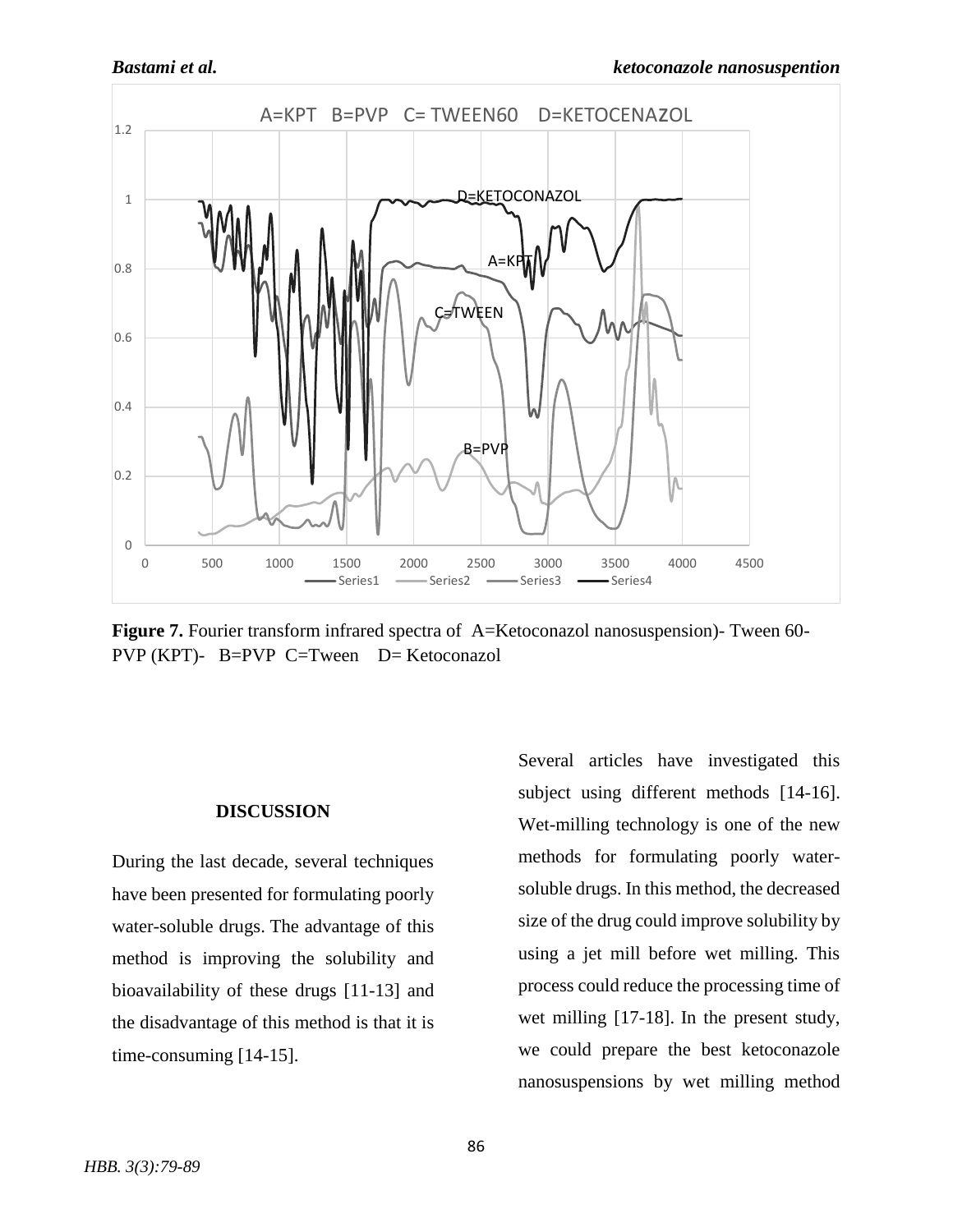using Tween60 and PVP K30 as stabilizers after 24 h milling time. Sonication was used when the wet milling process decreased the milling .time from 24 h to 75 min.

According to our findings shown in Table 1, the best ketoconazole nanosuspensions (F1) indicated a mean particle size of 114.1  $\pm$  3.2 nm with a PDI of 0.372  $\pm$  0.04. The zeta potential of the finest ketoconazole nanosuspensions (F1) was approximately - 20 mV which is adequate for electrostatic stabilization of ketoconazole nanosuspensions [19]. The result of size is confirmed by DLS analysis results. We investigated the effect of stabilizers on the ketoconazole structure by using the DSC technique. After comparing it to DSC thermographs, no significant differences were found between ketoconazole and the best ketoconazole nanosuspensions curves. Investigating FTIR showed no difference between pure ketoconazole spectra and ketoconazole nanosuspensions. In this study, we observed that the ketoconazole nanosuspensions solubility increased up to eight times due to the formation of ketoconazole nanocrystals.

### **CONCLUSION**

In this study, nanosuspension (NS) of a poorly soluble drugs, ketoconazole, was prepared easily using a combination of

### *Bastami et al. ketoconazole nanosuspention*

pearl milling method and sonication. This NS could be used for preparation of a promising new drug formulation of ketoconazole. Solubility study in water shows that ketoconazole NS gives higher ketoconazole solubility compared to the pure ketoconazole. Consequently, ketoconazole NS could represent a promising alternative drug delivery system to improve the bioavailability of ketoconazole.

### **REFERENCES**

- **[1].** Kakran M, Li L, Muller R. Overcoming the challenge of poor drug solubility. Pharm Eng. 2012;32(7-8):1-7.
- **[2].** Müller RH, Peters K. Nanosuspensions for the formulation of poorly soluble drugs: I. Preparation by a size-reduction technique. International journal of pharmaceutics. 1998;160(2):229- 37.
- **[3].** Sikarra D, Shukla V, Kharia AA, Chatterjee D. Techniques for solubility enhancement of poorly soluble drugs: an overview. JMPAS. 2012;1:1-22.
- **[4]**. Kumar S, Singh P. Various techniques for solubility enhancement: An overview. The Pharma Innovation. 2016;5(1, Part A):23.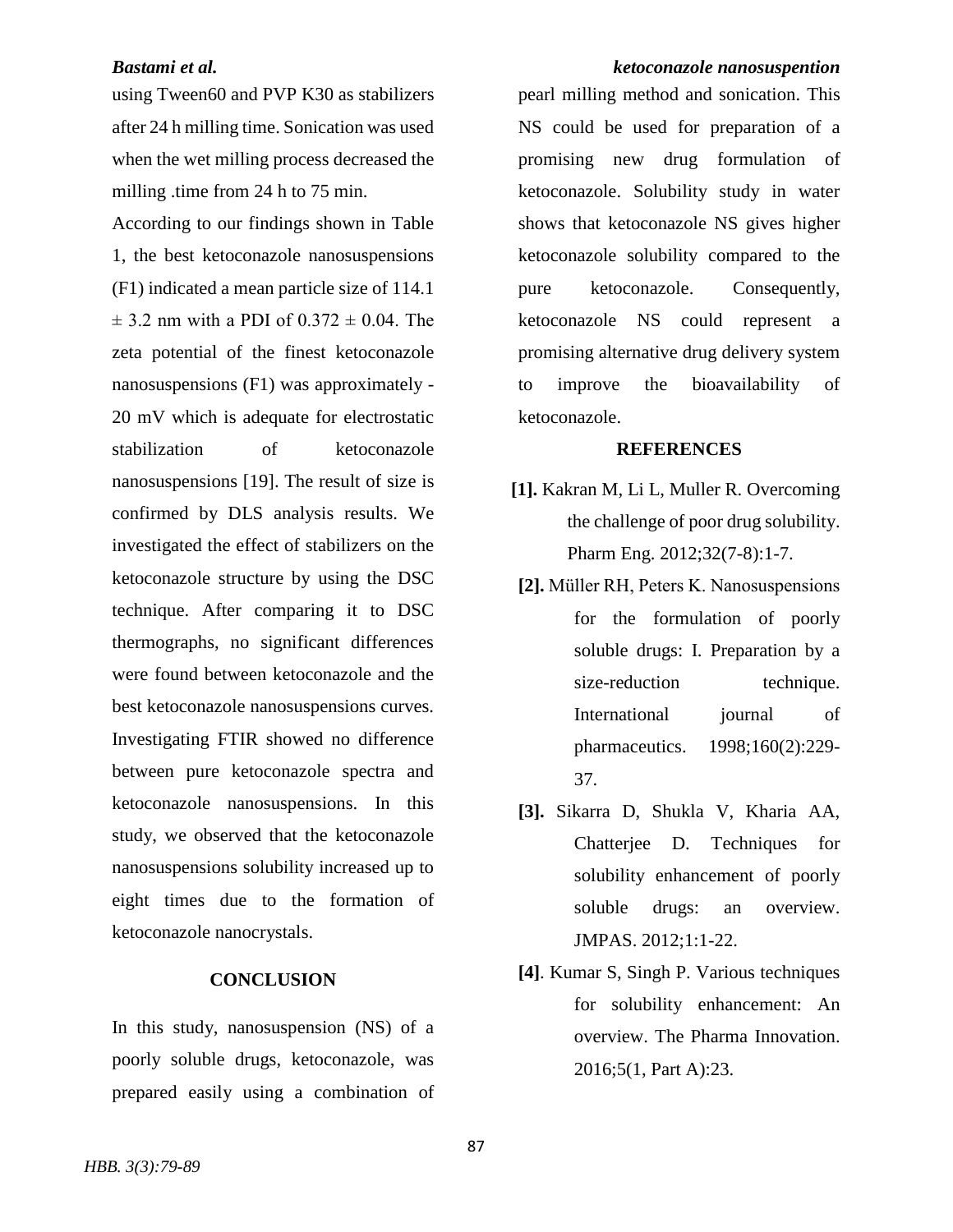- **[5].** Inkyo M, Tahara T, Iwaki T, Iskandar F, Hogan Jr CJ, Okuyama K. Experimental investigation of nanoparticle dispersion by beads milling with centrifugal bead separation. Journal of colloid and interface science. 2006;304(2):535-
- **[6]**. Liversidge GG, Cundy KC. Particle size reduction for improvement of oral bioavailability of hydrophobic drugs: I. Absolute oral bioavailability of nanocrystalline danazol in beagle dogs. International journal of pharmaceutics. 1995;125(1):91-7.
- **[7].** Patel JN, Rathod DM, Patel NA, Modasiya MK. Techniques to improve the solubility of poorly soluble drugs. International Journal of Pharmacy & Life Sciences. 2012;3(2).
- **[8]**. Thai K-E. Therapies for common cutaneous fungal infections. 2014.
- **[9]**. Sonino N. The use of ketoconazole as an inhibitor of steroid production. New England Journal of Medicine. 1987;317(13):812-8.
- **[10].** Gorniak A, Karolewicz B, Czapor-Irzabek H, GŁADYSZ O. A physicochemical and dissolution study of ketoconazole-pluronic

*Bastami et al. ketoconazole nanosuspention* f127 solid dispersions. Farmacia. 2016;64(2):244-51.

- **[11].** Sahibzada MUK, Sadiq A, Faidah HS, Khurram M, Amin MU, Haseeb A, et al. Berberine nanoparticles with enhanced in vitro bioavailability: characterization and antimicrobial activity. Drug design, development and therapy. 2018;12:303.
- **[12]**. Matteucci ME, Hotze MA, Johnston KP, Williams RO. Drug nanoparticles by antisolvent precipitation: mixing energy versus surfactant stabilization. Langmuir. 2006;22(21):8951-9.
- **[13].** nazol nanosuspensions by wet milling and high-pressure homogenization. International journal of pharmaceutical investigation. 2016;6(4):218.
- **[14].** Salazar J, Müller RH, Möschwitzer JP. Application of the combinative particle size reduction technology H 42 to produce fast dissolving glibenclamide tablets. European Journal of Pharmaceutical Sciences. 2013;49(4):565-77.
- **[15].** Chan H-K, Chew NY. Novel alternative methods for the delivery of drugs for the treatment of asthma. Advanced drug delivery reviews. 2003;55(7):793-805.